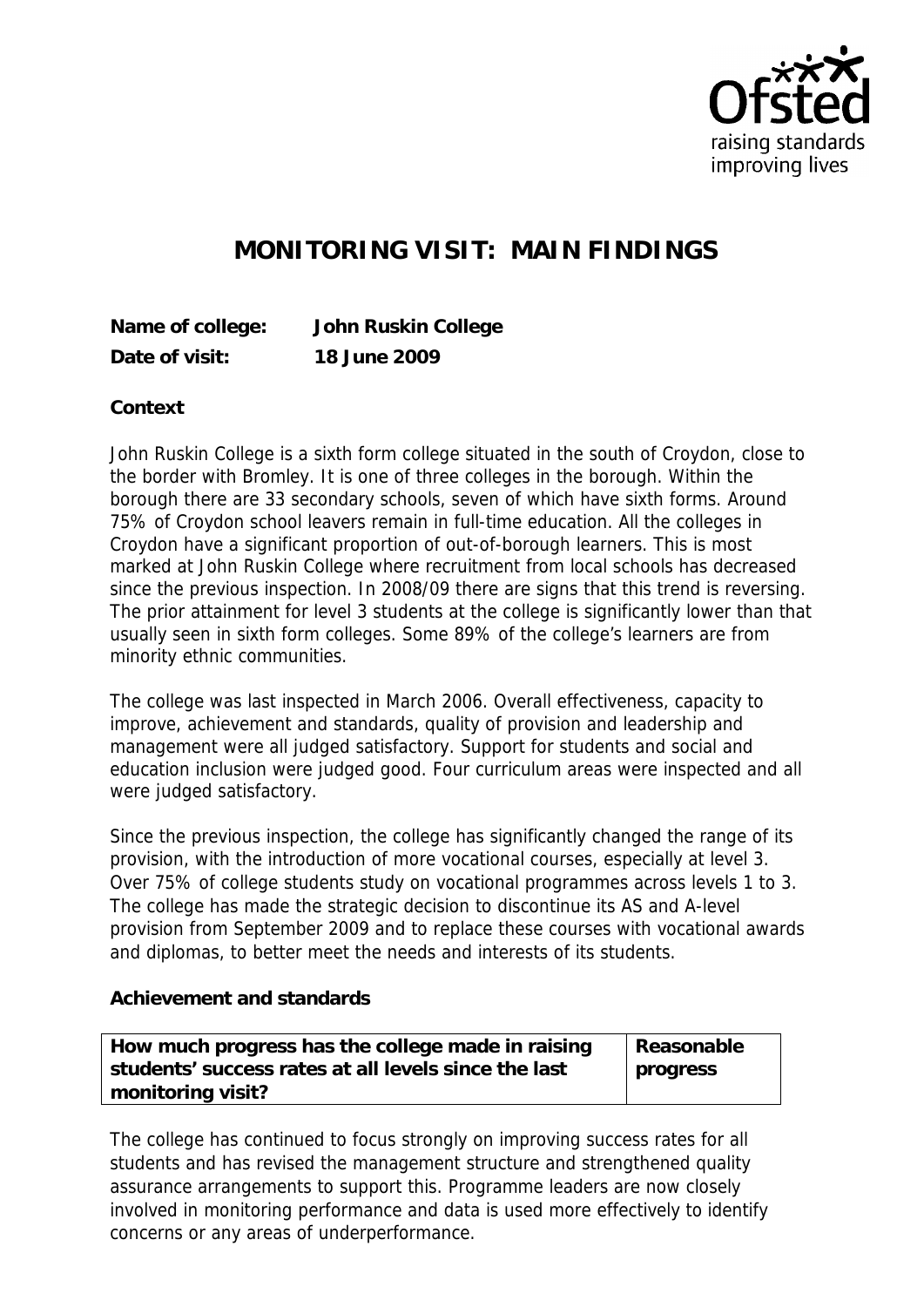

Overall success rates have improved since the previous inspection in 2006. They remain below national averages for sixth form colleges but are broadly in line with the 2006/07 national averages for further education colleges.

In 2007/08 success rates improved for students aged 16 to 18 at levels 1 and 3, but poor success rates in GCSE English caused overall success rates at level 2 to fall. The college introduced a different syllabus for GCSE English in 2007/08 and many students sat the examination in November. This strategy was not successful and the college has since reverted to the previous syllabus and examinations in June. Changes in staffing have improved the consistency of the quality of teaching and assessment and increased the completion rates and the quality of coursework. Retention rates are 20 percentage points higher in 2008/09 than last year and the college is confident that the proportion of students gaining A\*-C grades in GCSE English will be significantly higher this year.

Success rates remain below average on many AS-level courses and students do not always make the expected progress on AS-level programmes. They make at least satisfactory, and sometimes good, progress on A-level courses and good progress on vocational courses at level 2 and 3. Many students on national diploma courses achieve merit or distinction grades. However, the proportion of students who achieve higher grades on other courses is below that seen nationally. Managers are aware that this is a key area for future development.

In 2007/08 success rates improved on vocational courses at all levels, particularly so at levels 1 and 3. The college's current data for 2008/09 indicates that retention has improved in most areas. Achievement rates on vocational courses were high in 2007/08, and with improved retention rates, there are early indications that success rates will also improve, particularly at levels 1 and 2. Retention rates have also increased on AS and A-level provision in 2008/09.

The proportion of students progressing to higher level courses is a strength, with 90% of students progressing from level 2 to 3 courses and a high number of students progressing from A-level and level 3 vocational courses to higher education.

## **Quality of provision**

| To what extent has the college maintained the       | Reasonable |
|-----------------------------------------------------|------------|
| progress in teaching and learning noted at the last | progress   |
| monitoring visit?                                   |            |

The college has continued to develop its strategy to improve teaching and learning and is successfully increasing the proportion of good and better teaching. The analysis of the college's internal lesson observations indicate that 72% were judged good or better, up from 68% noted at the last monitoring visit. Programme leaders clearly identify strengths and areas for improvement in their subject areas. This provides a clear focus for staff development, which is increasingly well focused on specific themes and targeted for subject teams or individual development. Teachers and mentors share good practice through offering themed and differentiated bite-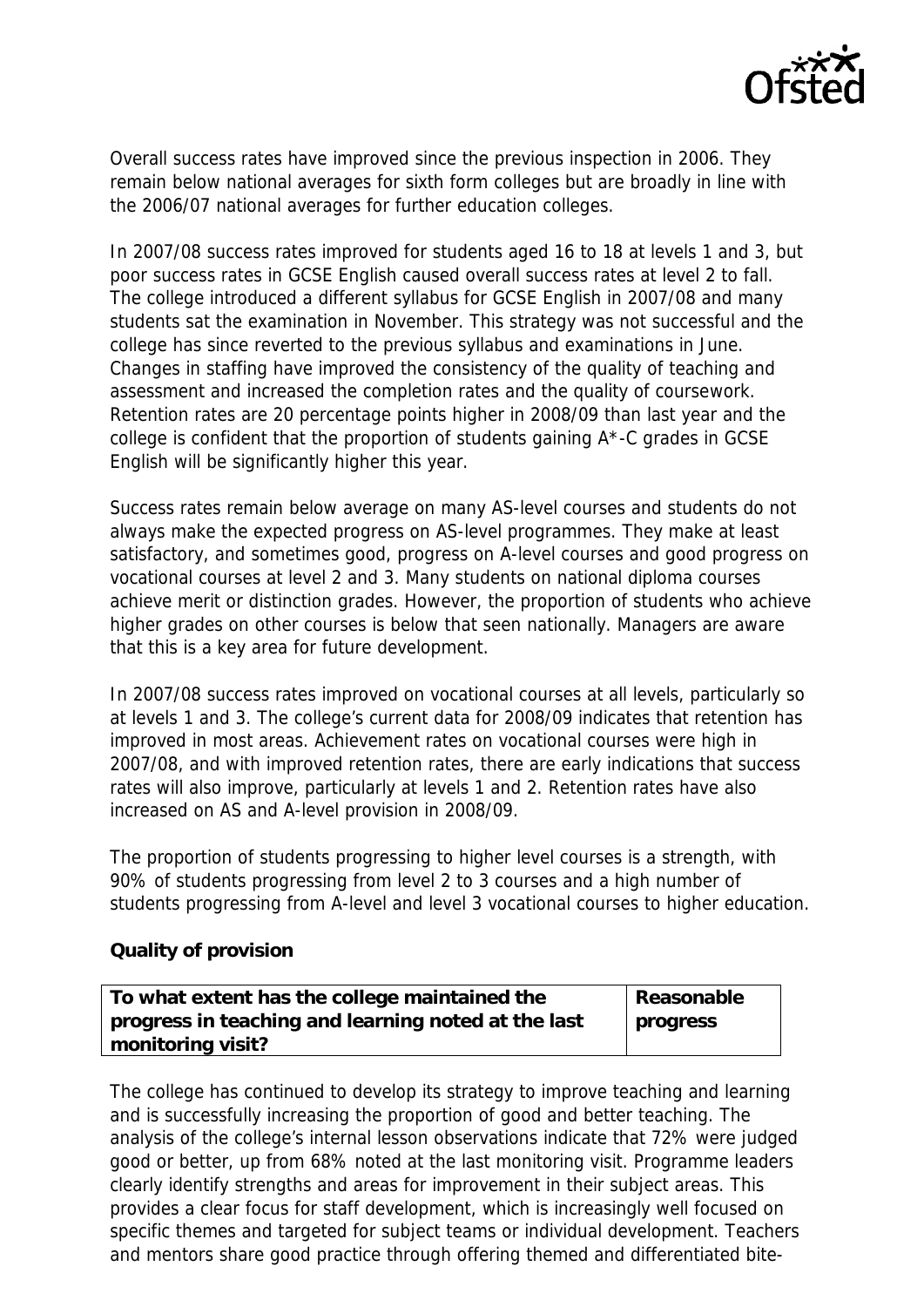

sized training sessions at lunchtime or the end of the college day. There has been a significant increase in the numbers of staff attending these sessions.

The college has increased the number of mentors who support new staff, and teachers whose lessons have been graded satisfactory or unsatisfactory. Results from re-observations indicate that this support is having a positive impact in raising the quality of teaching. In 2007/08 not all subject area self-assessment reports (SAR) evaluated the quality of teaching and learning sufficiently. The college has revised the format of the SAR for this academic year to provide clearer guidance on what aspects should be included.

Over the last year, managers have identified improvements in the regular sharing of lesson objectives with students, though acknowledge that there is more work to be done to ensure these are differentiated to meet different needs and abilities. ILT is now used more widely and the number of staff and students using the VLE has increased significantly over the last year. In most subject areas, students now have access to relevant work experience opportunities or work on live project briefs for external clients.

**Leadership and management**

| To what extent has the college secured improvements   Reasonable |  |
|------------------------------------------------------------------|--|
| in the subject areas which were judged unsatisfactory   progress |  |
| in the 2007/08 self-assessment – English, science and            |  |
| mathematics and sport.                                           |  |

The self-assessment report for 2007/08 clearly identified some aspects of unsatisfactory performance, particularly on some courses in English, science and mathematics and sport. Success rates on a number of AS courses in these areas were very low and the proportion achieving A\*-C grades in GCSE English and mathematics were also low.

The college is implementing increasingly rigorous quality assurance systems including the introduction of formal monitoring of all programme areas every six weeks. Programme leaders now have a much greater accountability for the performance of their areas. In English, science and mathematics and sport, new managers have been appointed during the last year and new teaching staff appointed. This has helped to improve the consistency of the quality of teaching and closer monitoring of student progress. For example, sports staff make effective use of a electronic monitoring system which has helped improve students' attendance and achievement. The college plans to develop this system across the college in the next academic year.

Although it is too early to determine the final outcomes for students in 2008/09, there are early indications that performance in these subject areas is set to improve. For example, in mid-June, retention rates were 95% in AS biology and 100% in AS chemistry, compared with 73% and 71% respectively in 2007/08. Retention rates have also improved significantly on many vocational sports courses, although rates